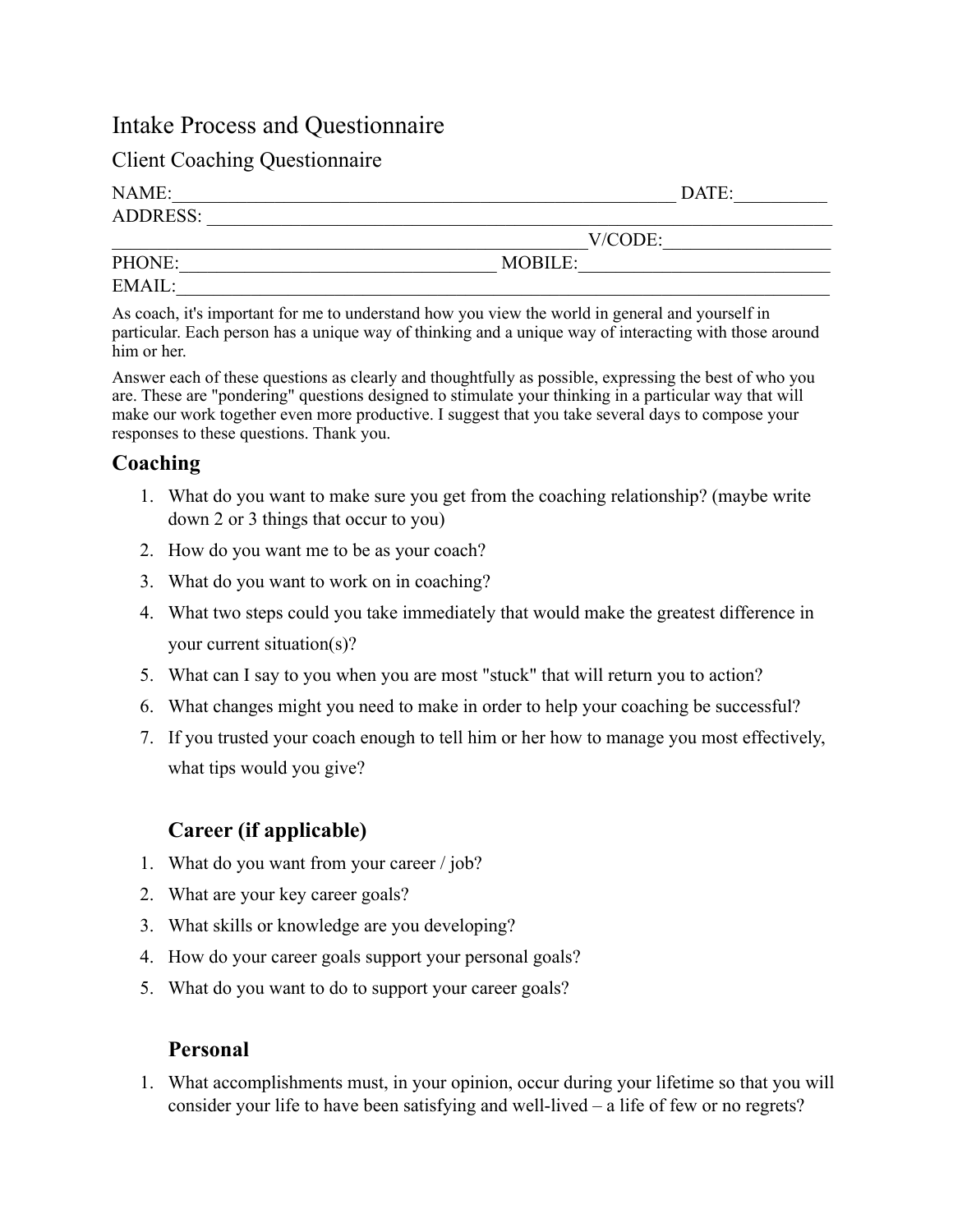- 2. If there were a secret passion in your life, what would it be?
- 3. What do you consider your role to be in your local community? In your country? In the world?
- 4. If you could devote your life to serving others and still have the money and lifestyle you need – would you do it? How would it look?
- 5. Write down 2-3 things that are really working well for you.
- 6. What do you do when you're really up against it?
- 7. If you had a 5-year goal and you had the continuing services of a coach to help you make it happen (and money were not an issue), what would that goal be? What differences would working with a coach make?
- 8. What's missing in your life? What would make your life more fulfilling?
- 9. What activities have special meaning for you?
- 10. Who are the significant people in your life?
- 11. What have been the significant events in your life?
- 12. Tell me about a time(s) when you were operating at "peak performance", when things were going well for you, you were "on top of your game", you were pleased with what you were doing or accomplishing. What was going on? Who else was involved? How did you feel? (This is no time for modesty – tell it like it was.)
- 13. Do you believe in God or in the concept of a higher power? If so, describe the most useful and empowering aspects of your relationship with God. If not, what reference point do you use?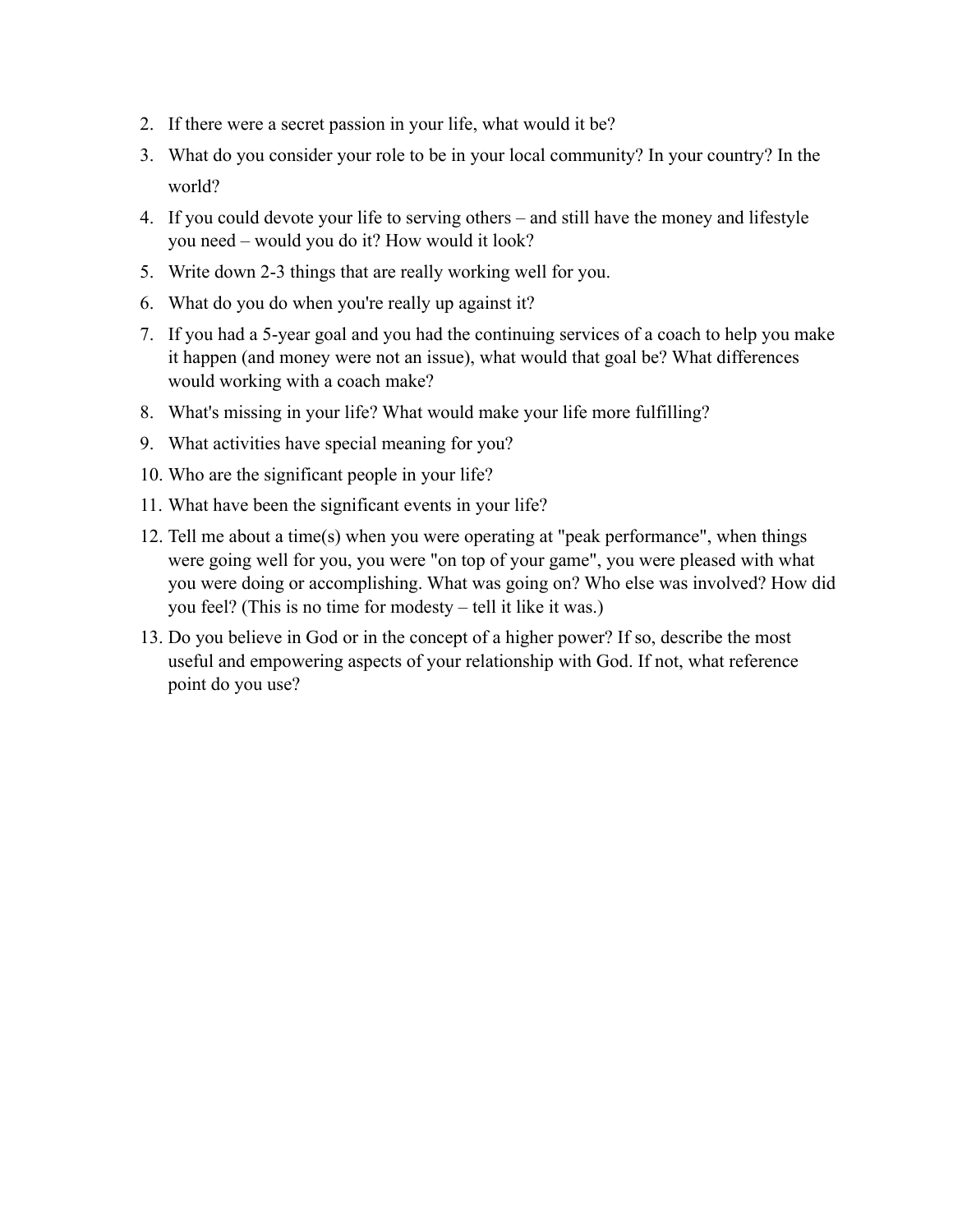# **Coaching Agreement**

This agreement is made between \_\_\_\_\_\_\_\_\_\_\_\_\_\_\_\_\_\_\_\_ ("Coach") and ("Client") on this \_\_\_\_\_\_ day of \_\_\_\_, 20\_\_. Both parties agree to the following: Coaching is a collaborative process with an ongoing relationship between the Client and Coach. The coaching experience supports the Client in establishing new behaviors. The coaching relationship is strengths-based, forward-looking, and collaborative. The coaching agenda is developed and implemented in partnership between the Client and Coach. The role of the Coach is to help the Client progress toward achieving a goal.

The Client and Coach agree to engage fully in the coaching experience.

The Client recognizes that coaching is not therapy, counseling, or consulting.

#### **As a client, your role is to:**

- Make our coaching sessions a priority. You have chosen to invest in yourself. Please take time before each session to review what we have been working on. Please ensure any action steps or homework you decided on has been accomplished to the best of your ability. The most crucial part is for you to have an idea of what you'd like to take away from the session. Coaching is strongly based on the client's agenda.
- Please arrive to every session on time.
- Come to your session centered and be open-minded. Be willing to change your beliefs and patterns if they do not serve you anymore.
- Give me feedback in the moment about your coaching experience –what works as well as what doesn't. Do not ever worry about hurting my feelings or fear what I might think. I am here to support you not judge you or make decisions for you. If something I say does not resonate with you, I want to know about it.

## **My Role**

- I will listen closely to you, respond to what I hear and ask questions. If I hear something in your voice or body language that sparks an intuitive idea, thought or image, I'm likely to share it and ask you questions about it. Often it is these small nuances that create the bigger shifts for clients. Remember, if it doesn't resonate, tell me. I'm not attached to being right.
- At the end of the session, if you do not mention what actions you are ready to take, I will make a coach request. I ask clients to stretch themselves, deepen the work done in the sessions by either journaling at home, taking a defined action, resolving relationships or tackling things that feel incomplete. You are free to negotiate, accept or decline. Most of the work will be in regards to self- awareness and powerful choice.